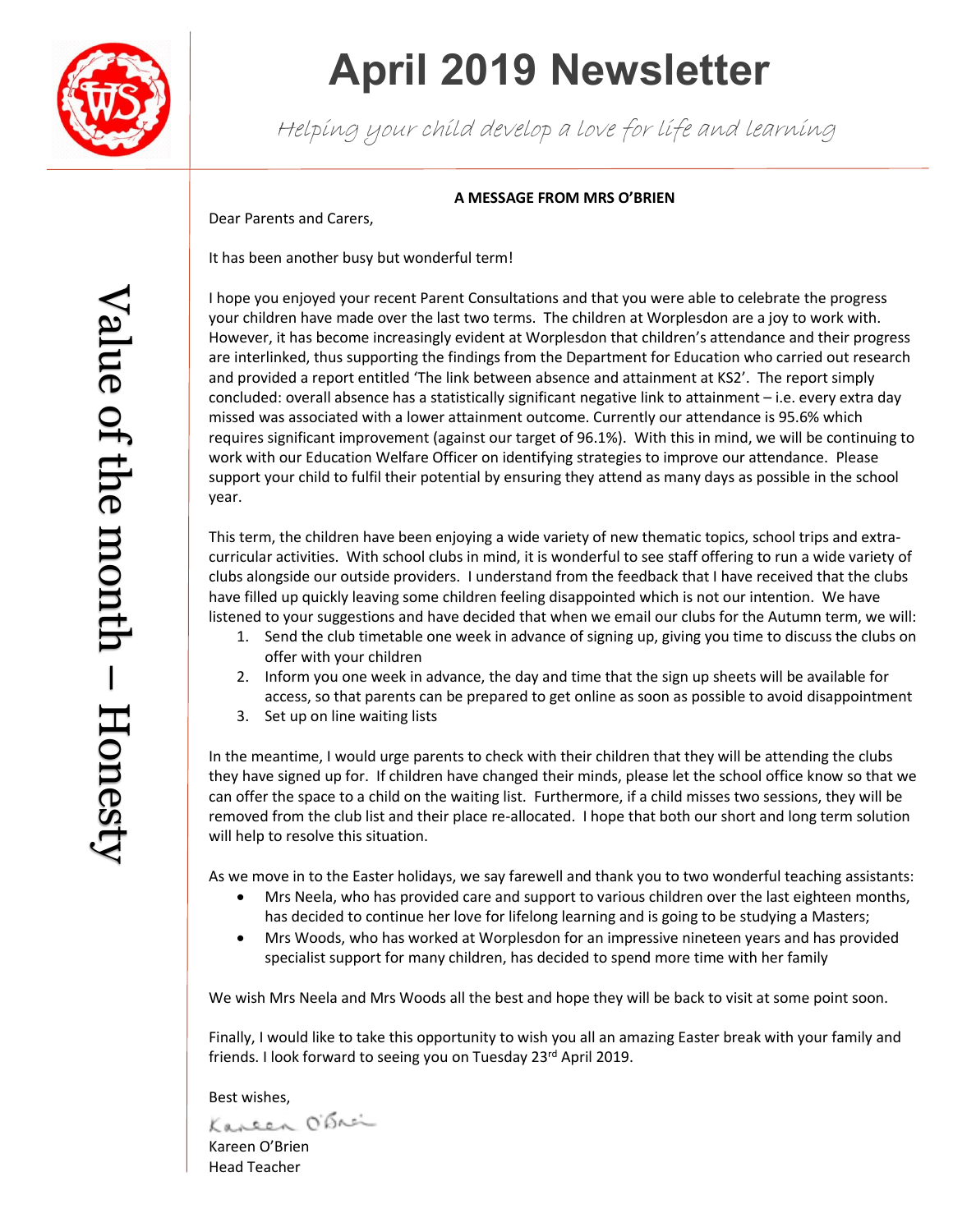

# **Updates & Dates**

### **PTA NEWS**

The PTA May Social will be held on Friday 17th May, 7.30pm-1.00am. Tickets are £10.00 and will include a drink on arrival, speed quiz, auction and disco. More details to follow after the Easter break!



You may also want to add to your calendar the 'PTA My Grown-Up & Me' event on Thursday 2nd May. More details to follow soon.



## **EASTER EGG COMPETITION**

"Well done" to all of the children who got creative with their eggs today; it was great to see such a magnificent display  $\mathbb{O}$ . The School Council judged the winners who received a certificate and chocolate treat. Congratulations to our winners.

### **HOUSE POINTS**

Air were the winning house this half term, collecting the most house points for good work and behaviour. The children in Air enjoyed coming into school today in mufti clothes. Come on Water, Earth & Fire … who will be the winners next half term?



#### **STUDYBUGS – REPORT ABSENCE SECURELY AND HELP IMPROVE CHILDREN'S HEALTH**

We still have a large number of families who do not use Studybugs. Studybugs is an efficient and secure system for reporting your child's absence due to illness. Instead of calling the school, you can simply send us a message via the free Studybugs app, or via the Studybugs website to infom us whenever your child is going to be absent, reporting the reason for the absence at the same time. **[Get the app or register now](https://studybugs.com/about/parents)** [\(https://studybugs.com/about/parents\)](https://studybugs.com/about/parents)